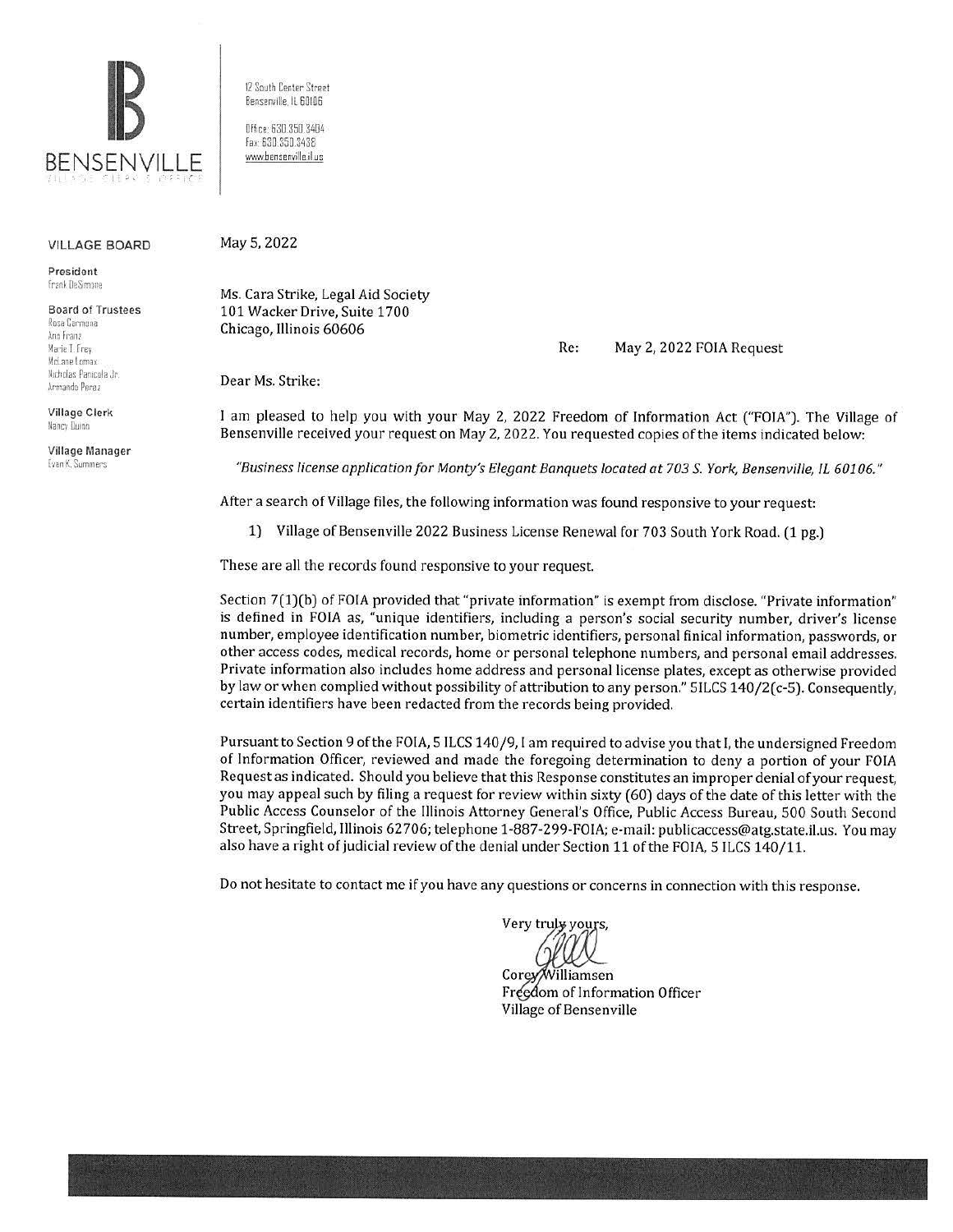# **IB VILLAGE OF BENSENVILLE**<br> **FREEDOM OF INFORMATION ACT** BENSENVILLE **REQUEST FORM**

## **TO:** *COREY WILLIAMSEN*

**FROM:** Name Cara Strike, Legal Aid Society

*Freedom of Information Officer Village of Bensenville 12 S. Center Street* Phone 312-973-9137

Address 101 Wacker Dr.,

Suite 1700

*Bensenville, IL* 60106 **E-Mail strikec@metrofamily.org** 

#### *TITLES OR DESCRIPTION OF RECORDS REQUESTED (Please /11clude Date of Birth and Case Number for Police Records):*

 $00$ 

Business license application for Monty's Elegant Banquets located at 703 S. York, Bensenville, IL 60106

THIS REQUEST IS FOR A COMMERCIAL PURPOSE (You must state whether your request is for a *commercial pwpose.* A request is for a "commercial purpose" if all or any part of the information will be used in any form for sale, resale, or solicitation or advertisement for sales or services. Failure to disclose whether a request is for a commercial purpose is a prosecutable violation of FOIA.)

Would like your request delivered via:  $\blacksquare$  E-Mail  $\blacksquare$  U.S. Mail  $\blacksquare$  Pick-Up\* *\*Pick-Up is available by appointment at Village Hall Monday thru Friday; between 8:00 a.m.* - *5:00 p.m.* 

I understand that any payment need be received before any documents are copied and/or mailed.

5/2/2022

| $\iota$ | $1.01$ $P$ |
|---------|------------|
|         |            |

Date Signature

All FOIA responses are posted on the Village's website. Name and address of the requestor will be made public.

The first fifty (50) pages of the request are free. The fee charge is fifteen ( 15) cents after the first fifty (50) pages.

Unless otherwise notified, your request for public records will be compiled within five (5) working days.

Unless otherwise notified, any request for commercial purposes will be compiled within twenty-one (2 1) days working days.

## **COREY WILLIAMSEN, FREEDOM OF INFORMATION OFFICER**

Telephone: (630) 350-3404 Facsimile: (630) 350-3438 E-mail Address: F01Arcqucst@bensenville.il.us

\*\*\*For Freedom of Information Officer Use Only\*\*\*

s//b/zz **b**i-

Date Request Received

Date Response Due

Response Due

Date Extended Total Charges

 $5/22$ 

Date Documents Copied or Inspected

Received by Employee: